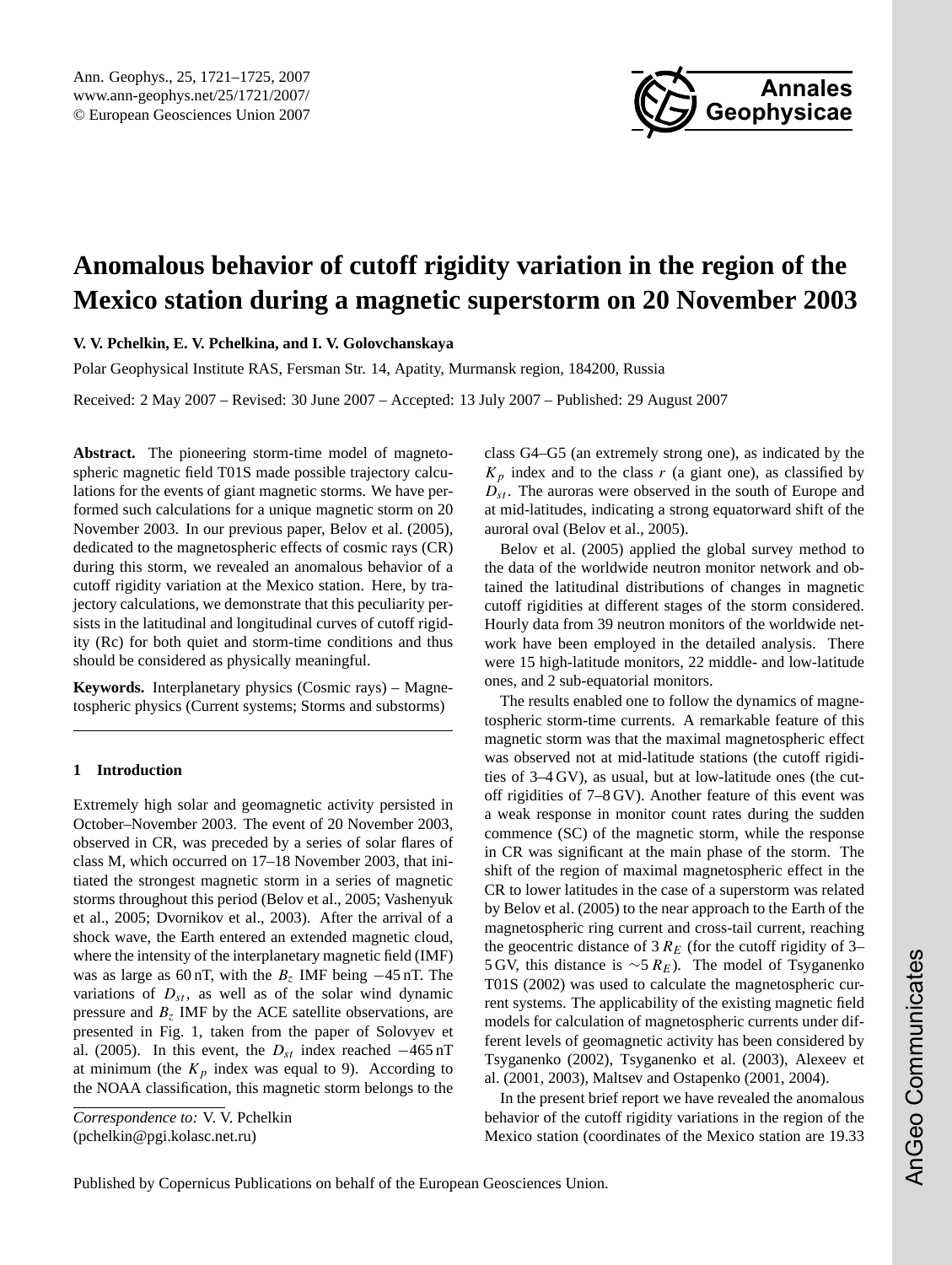

**Fig. 1.** Variations of the  $D_{st}$  and SYM-H indices (in nT), solar wind dynamic pressure Pd (in nPa), and  $B_z$  IMF component (in nT) in the course of magnetic storm on 20 November 2003.

Lat., −99.18 Long.) during a superstorm on 20 November <sup>bra</sup> fange of rigidities examented the pressure pressure 2003. The purpose of this paper is to study this anomaly off rividities are tending to 2003. more in detail.

#### **2 Data and modeling technique**

The standard technique of cutoff rigidity calculations was described by Smart et al. (1965, 1975). In this work the trajectory calculations were performed with the use of the technique described by Pchelkin and Vashenyuk (2001), which includes the contribution of the penumbra more accurately as compared to the standard technique. In the present study a model of Tsyganenko et al. (2003), which is able to reproduce the magnetospheric magnetic field under the conditions of strong magnetic storms, was used. It should be emphasized that it is the development of this model which made trajectory calculations possible for the superstorm event on 20 November 2003.

The refinement of the standard technique performed by Pchelkin and Vashenyuk (2001) included two points: (i) clarification of the criterion which determines whether a calculated trajectory is trapped. In the standard approach, those particles which stay near the Earth "too long" are considered to be "trapped" and their trajectories are assumed to be forbidden. At the same time, more accurate trajectory calculations indicate that some of these trajectories are allowed. The criterion "too long" appears to be rather qualitative than quantitative, which leads to uncertainty in the accuracy of the



applied to the data of the worldwide neutron monitor network. Tri $m<sub>S</sub>$  indicate the storm of the point for the Mexico station  $T<sub>0</sub>$  indicate the deviation of the point for the Mexico station from the smooth variation  $dRc(Rc)$ . **Fig. 2.** Cutoff rigidity variation (dRc) vs. the cutoff rigidity (Rc) at the peak of magnetic storm on 20 November 2003. Dots (1) indicate the points with error limits obtained by the global survey method angles (2) mark the results of CR trajectory calculations using the

calculated cutoff rigidity. Pchelkin and Vashenyuk (2001) by more accurate integration of trajectories in the penumbra range of rigidities examined the above problem quantitatively. They obtained the curves showing how calculated cutoff rigidities are tending to asymptotic values by increasing the time during which a particle trajectory is followed. In the study of Pchelkin and Vashenyuk (2001), recommendations were given as to how long one should follow the trajectory of a quasi-trapped particle at different latitudes; (ii) in most of the previous treatments the step in calculating the cutoff rigidities was ∼0.01 GV, while in the present study this step is taken as 0.002 GV.

To calculate the input parameters for the T01S model (Tsyganenko et al., 2003), we have used the Wind observations of the  $B_y$  IMF,  $B_z$  IMF, solar wind velocity, proton number density and solar wind dynamic pressure.

#### **3 Results**

We have performed extended trajectory calculations for different phases of a magnetic superstorm on 20 November 2003.

In Fig. 2 the dots (1) with error limits (some points that were obtained by the global survey method) indicate the changes in the cutoff rigidities vs. Rc, as derived from the data of the worldwide neutron monitor network. The curve refers to the peak of the magnetic storm (UT=19:30). The approximation curve (solid line in Fig. 2) is a 3rd order polinomial fit, whose coefficients were calculated by a least-squares technique. This curve only has a visualization purpose. The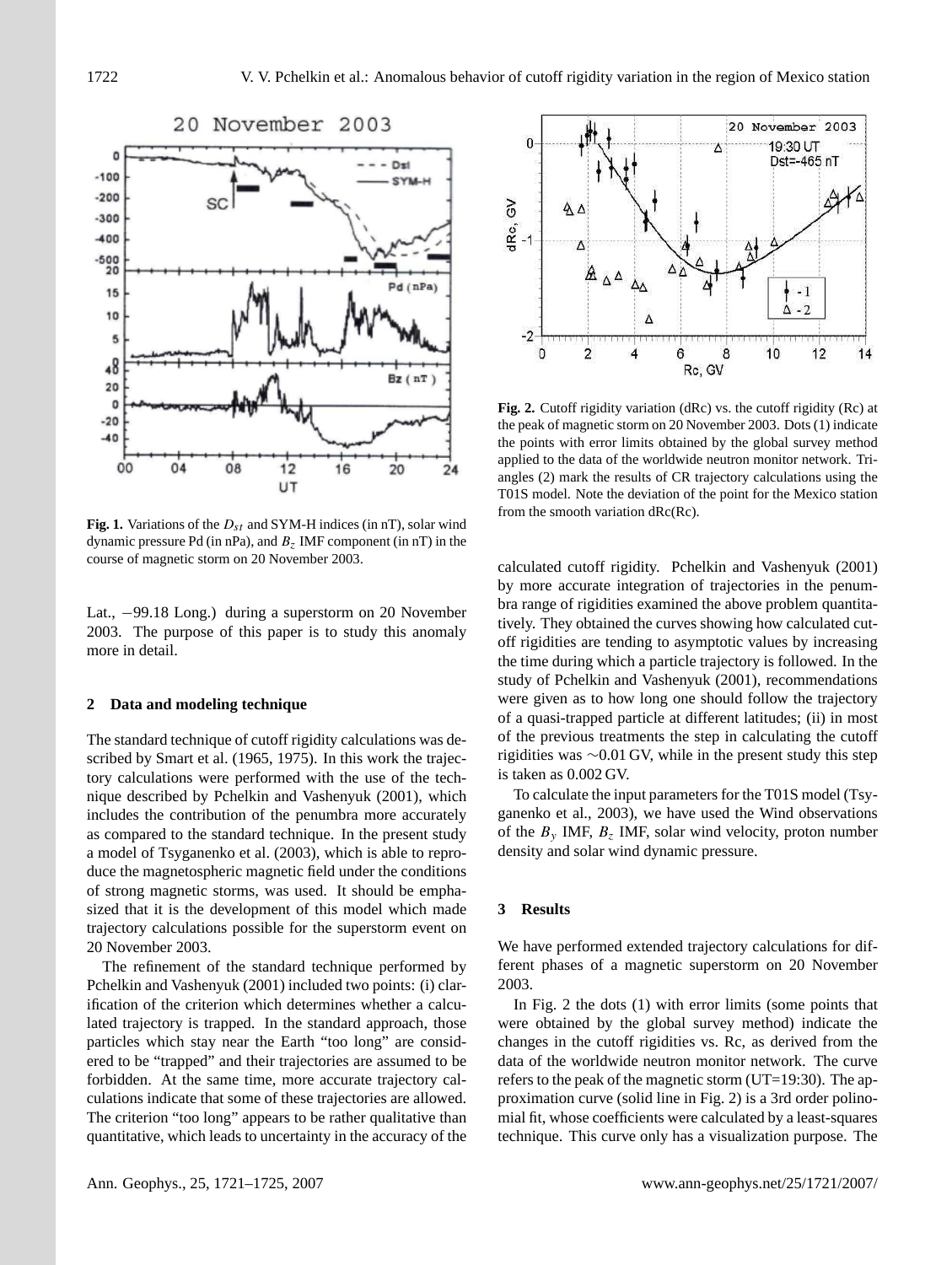

**Fig. 3.** Variations of the cutff rigidity along the geographic meridian of the Mexico station for the quiet conditions (pink) and at the peak of the magnetic storm on 20 November 2003 (red).

triangles (2) in Fig. 2 plot the results of trajectory calculations. When Belov et al. (2005) performed their study, the data of several very important neutron monitors, including the monitor of the Mexico station, were absent. Still, for some of these stations, the trajectory calculations were performed by Belov et al. (2005). This is why the lists of the stations included in the experimental and theoretical research are only partly coincident.

A detailed analysis of dRc vs. Rc curves for other times of the event was performed by Belov et al. (2005). Here we focus on the deviation of calculated points for the Mexico station from the approximated curves. To verify this feature we have modeled by trajectory calculations the cutoff rigidities along the geographic meridian (Fig. 3) and geographic parallel (Fig. 4) running through the Mexico station. The results show the anomalous behavior of both latitudinal and longitudinal curves in the region of  $\sim$ 5°–7° wide around this station in the quiet period (UT=06:30). During the storm (UT=19:30), the curves change in such a way that there is practically no variation in Rc at this station.

The calculations have also been performed for the Chacaltaya (Figs. 5, 6) station, where we expected the same effect. However, the curve obtained for the Chacaltaya station is rather smooth and does not show an anomaly that would be analogous to the Mexico anomaly.

### **4 Discussion**

As seen from Fig. 2, the latitudinal curve, obtained by trajectory calculations agrees well with the results derived from



of magnetic storm on 20 November 2003 (red). **Fig. 4.** Variations of the cutff rigidity along the geographic parallel of the Mexico station for the quiet conditions (pink) and at the peak

station for the quiet conditions (pink) and at the peak of magnetic storm on 20 November

the analysis of ground-based observations for cutoff rigidities greater than 6 GV, indicates the same maximal changes of Rc in the course of the storm (∼1.5 GV) but yields a different position of the minimum.

The observational and calculation results (Fig. 2) have revealed an anomalous behavior of storm-time cutoff rigidity variation in the region of Mexico station. This feature is also indicated in the calculated variations of Rc along the geographic meridian (Fig. 3) and parallel (Fig. 4) of the Mexico station. Under quiet conditions, the presence of the revealed anomaly is presumably related to the local irregularities of the geomagnetic field in this region, caused by the Brazil magnetic anomaly. As for the storm period, the recent studies of the magnetospheric current systems (Greenspan and Hamilton, 2000; Maltsev, 2004; Maltsev and Ostapenko, 2004) evidence that the currents responsible for the stormtime magnetic field depression have a strong longitudinal asymmetry. They produce an axially asymmetric disturbance in the magnetospheric magnetic field, which can affect the global distribution of cutoff rigidities in a complicated way. As a consequence, in the regions of strong gradients and anomalies it is quite possible that the cutoff rigidity in some geographic points will not change in the transition to the storm conditions or even exhibit an increase.

Unfortunately, at present, we are not able to compare such an interesting dynamical behavior of geomagnetic cutoff rigidity near the Mexico station with the data obtained by the global survey method. Hopefully, this comparison will be undertaken in the future.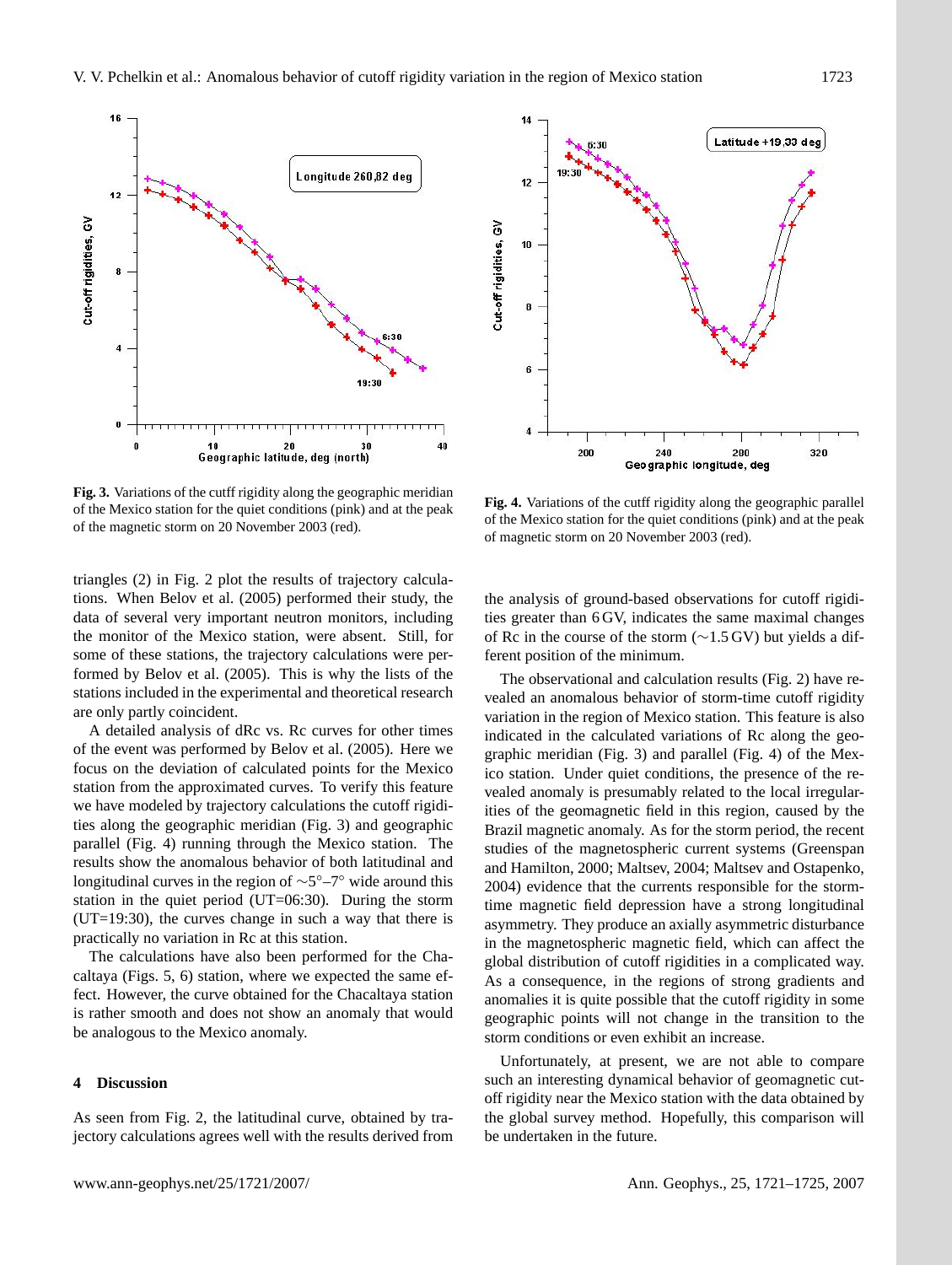

**Fig. 5.** The same as in Fig. 3 but for the Chacaltaya station.

# 14  $6:30$ latitude -16,32 deg  $13$  $19-30$  $12$ Cut-off rigidities, GV  $11$ 10 9 8 200 240 280 320 360 Geographic longitude, deg

**Fig. 6.** The same as in Fig. 4 but for the Chacaltaya station.

## **5 Summary**

On the basis of the above consideration we can make the following conclusions.

- 1. During a giant magnetic storm of 20 November 2003, cutoff rigidities exhibited an extraordinary large variation up to 1.5 GV, which is confirmed by both the trajectory calculations and the results of analysis of neutron monitor data.
- 2. Unlike the dipole field, which is axially symmetric, the real magnetic field is distorted by the presence of the local magnetic anomalies and external sources. This, in turn, violates the smooth character of latitudinal and longitudinal variations in the cutoff rigidities. The region of the Mexico station is one of the examples of local irregularities in the worldwide distribution of the cutoff rigidities, which can be caused by the closeness of this station to the Brazil magnetic anomaly.
- 3. According to the present views, the principal contribution to the storm-time geomagnetic depression is due to the magnetospheric partial ring current, which is closed to the Region 2 field-aligned currents, and the cross-tail current, which is closed to the lobe magnetopause currents. Both current systems are highly asymmetric in the magnetic local time (MLT) and lead to a complicated redistribution of cutoff rigidity isocontours on a geographical map in the transition to the storm conditions. This may have a kind of "counter-effect" in the storm-time variation of cutoff rigidities in the regions of strong gradients and anomalies (e.g. around the Mexico

station), resulting in the unchanged or even increased values of Rc during a magnetic storm. To verify this suggestion, a global modeling of cutoff rigidity distributions under quiet and storm-time conditions should be carried out, which cannot be done at the present stage because of limited computational abilities.

4. The use of the pioneering "storm-oriented" magnetospheric model of Tsyganenko (2003) in trajectory calculations under the conditions of a superstorm yields the values of cutoff rigidities, which are consistent with those obtained by the global survey method. The model reasonably reproduces not only the overall distribution of Rc but even some fine details in this distribution, whose verification by other means presents an excellent possibility to test the T01S model.

*Acknowledgements.* The solar wind and IMF data from the WIND satellite were taken from CDAWeb ISTR Key Parameter database (data providers are K. Olgivie and R. Lepping of NASA).

Topical Editor I. A. Daglis thanks one anonymous referee for her/his help in evaluating this paper.

# **References**

- Alexeev, I. I., Kalegaev, V. V., Belenkaya, E. S., Bobrovnikov, S. Y., Feldstein, Y. I., and Gromova, L. I.: Dynamic model of the magnetosphere: Case study for January 9–11, 1997, J. Geophys. Res., 106(A), 25 683–25 693, 2001.
- Alexeev, I. I., Belenkaya, E. S, Bobrovnikov, S. Y., and Kalegaev, V. V.: Modeling of the electromagnetic field in the interplanetary space and in the Earth's magnetosphere, Space Sci. Rev., 107(1/2), 7–26, 2003.